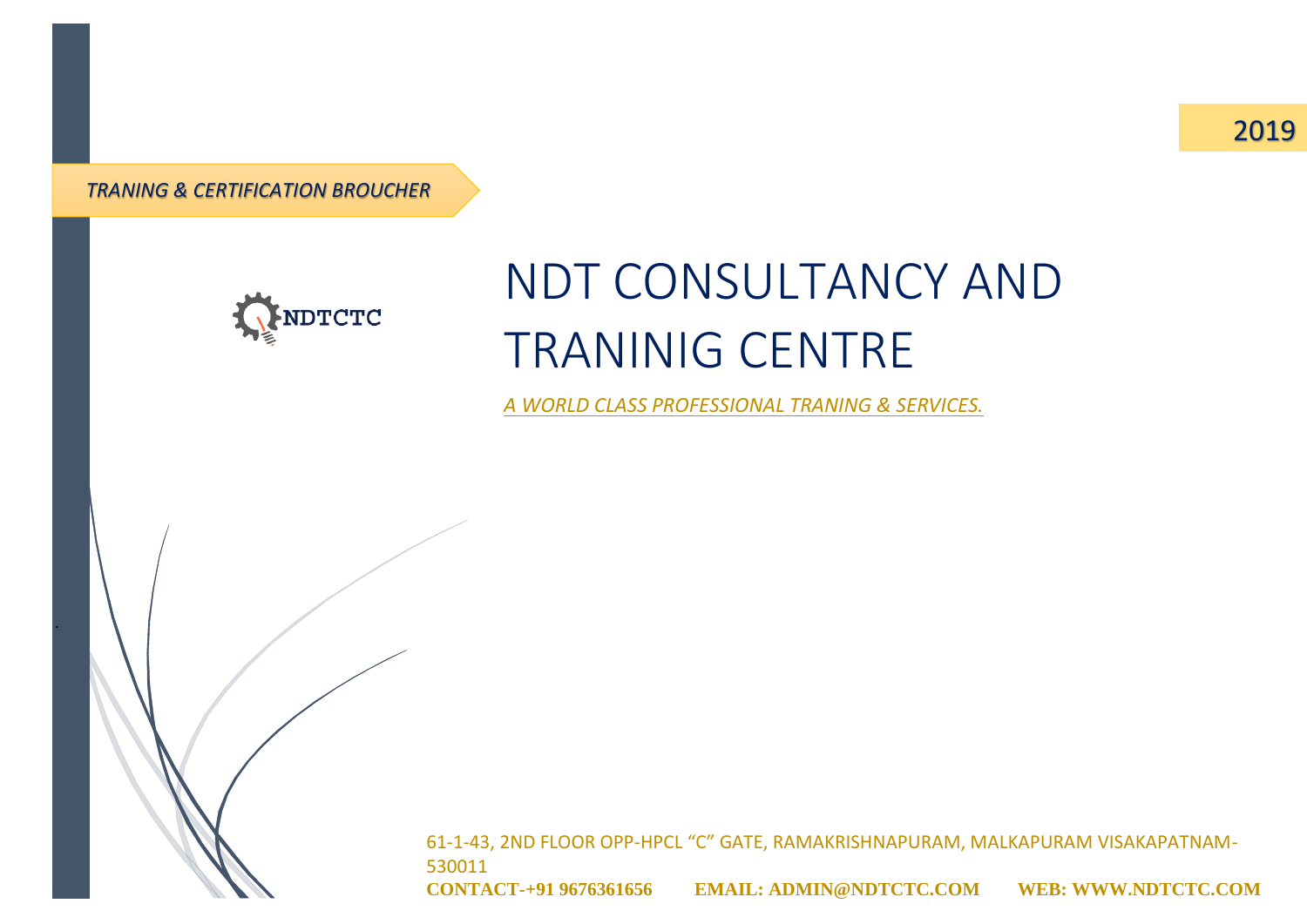#### **NDT CONSULTANCY AND TRANING CENTRE.**

### **EN ISO 9712: 2012 SNT LEVEL II & LEVEL III TRANINIG AND CERTIFICATION AS PER ISO 9712: 2012**

## **ISO 9712: 2012 NDT Training & certification Programs**

#### **NDT Personnel Certifications Program (Training & Examination Services)**

NDT CONSULTANCY & TRAINING CENTRE (NDTCTC) is a Leading career development centre exclusively for Inspection Engineers, Inspectors, Supervisor and technicians giving Inspection job opportunities in India & overseas. (QA/QC - Welding, NDT, Coating/Painting, Integrity and TPI)

NDT CONSULTANCY & TRAINING CENTRE (NDTCTC) is one of 'the best and trustable Institution of quality inspection personnel training, examination and certifications*'* in VISAKAPATNAM ANDHRA PRADESH, India which is comply with various International industrial code and standards.

Our Training and examination process can cover all the major NDT methods. NDTCTC offer conventional and advanced NDT level 2 and Level 3 Training program in Ultrasonic Testing (UT), Magnetic Particle Testing (MT), Dye Penetrant Testing Radiography (DPT), Phased Array Ultrasonic Testing (PAUT) Time of Flight Diffraction (TOFD), Eddy Current Testing (ECT – Tube & Welds) and Radiography Film Interpretation (RTFI) level 2

#### **WHY ISO 9712: 2012:**

It provides the in-depth knowledge through theoretical training and practical training so that the candidate attains the competency and enhances his present skills to suitably carry out the job with quality, integrity and impartiality.

We are providing Level II, III Training and Certification as per **ISO9712:2012**: -Non-DestructiveTesting-QualificationandcertificationofNDT personnel. Certification is accordance with ISO 9712: 2012.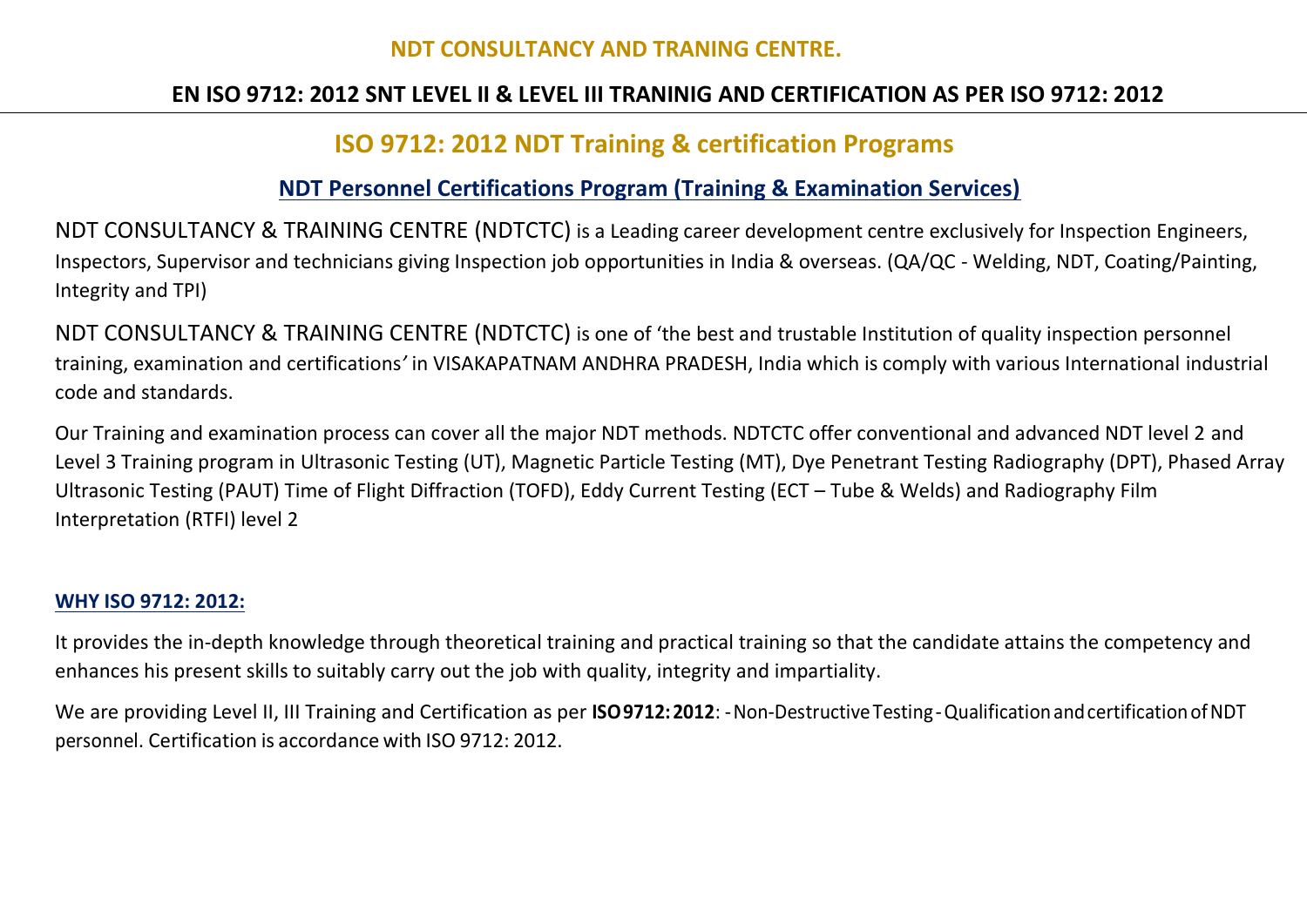#### **EN ISO 9712: 2012 COURSE CURRICULAM:**

| <b>NDT METHOD</b>                                                          | <b>LEVEL</b>   | <b>SECTOR</b>       |  |
|----------------------------------------------------------------------------|----------------|---------------------|--|
| Approved ISO 9712 NDT Methods                                              |                |                     |  |
| Radiography Film Interpretation (RTRI)                                     | $\overline{2}$ | <b>Dense Metals</b> |  |
| <b>Ultrasonic Testing (UT)</b>                                             | 2,3            | Welds               |  |
| <b>Magnetic Particle Testing (MT)</b>                                      | 2,3            | Welds               |  |
| Penetrant Testing (PT)                                                     | 2,3            | Welds               |  |
| Associated with other well-established organization - ISO 9712 NDT Methods |                |                     |  |
| <b>Basic Radiation Safety (RS)</b>                                         | $\mathbf{1}$   | General             |  |
| Radiography Testing (RT)                                                   | 2,3            | Welds               |  |
| Phased Array Ultrasonic Testing (PAUT)                                     | 2,3            | Welds               |  |
| Time of flight Diffraction (TOFD)                                          | 2,3            | Welds               |  |
| Eddy current Testing (ET)                                                  | 2,3            | Welds               |  |
| Eddy Current Testing - Tubes (ET)                                          | $\overline{2}$ | Wrought             |  |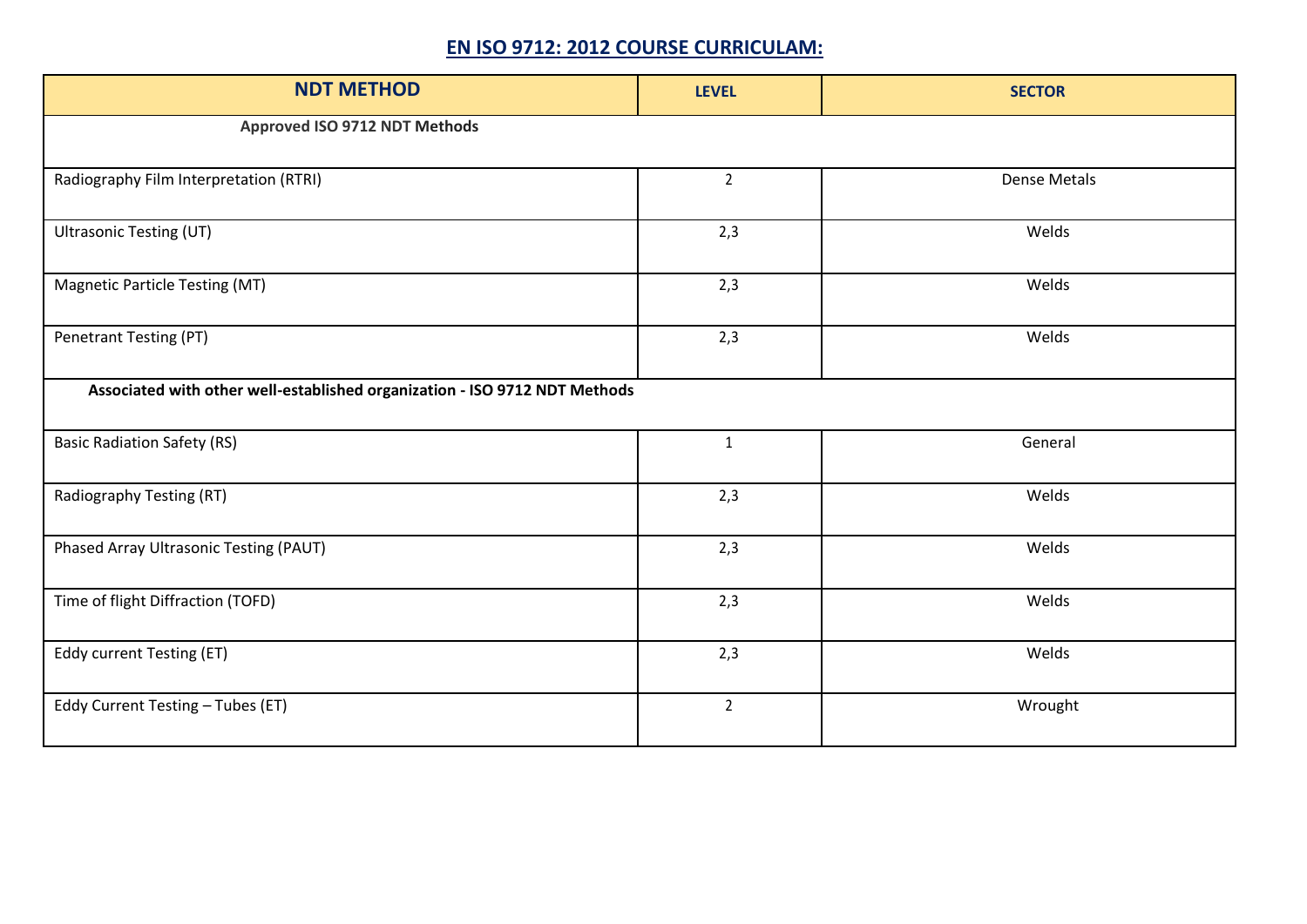### **CERTIFICATION/AWARDING BODY/ ACCREDITED BY**

• **Personal Certification Program / Global Veritas Certification Services (GVCS)**



#### **ISO 9712 NDT LEVEL 3**

#### **Course Objectives**

- To state the responsibilities of a Level 3 as directed by the relevant scheme.
- To state the parameters relating to inspection of welds, forgings and castings.
- To be familiar with the main certification scheme requirements.
- To explain the principles of the major complementary NDT methods.
- To prepare for chosen method exam at Level 3 through revision and assessment in general and sector specific terms.
- To devise and write NDT procedures and instructions for the inspection of component and/or weld configurations in the chosen method.
- To meet the syllabus requirements for ISO 9712 Level 2.

#### **Course Duration:**

Contact the Training organization with the details of your qualifications.

#### **Entry Requirements:**

ISO 9712 mandates training hours prior to Level 3 examination. It is strongly recommended that prospective Level 3 candidates ascertain their exact training requirements by contacting the training centre with details of ISO 9712 qualifications held and other supporting documentation.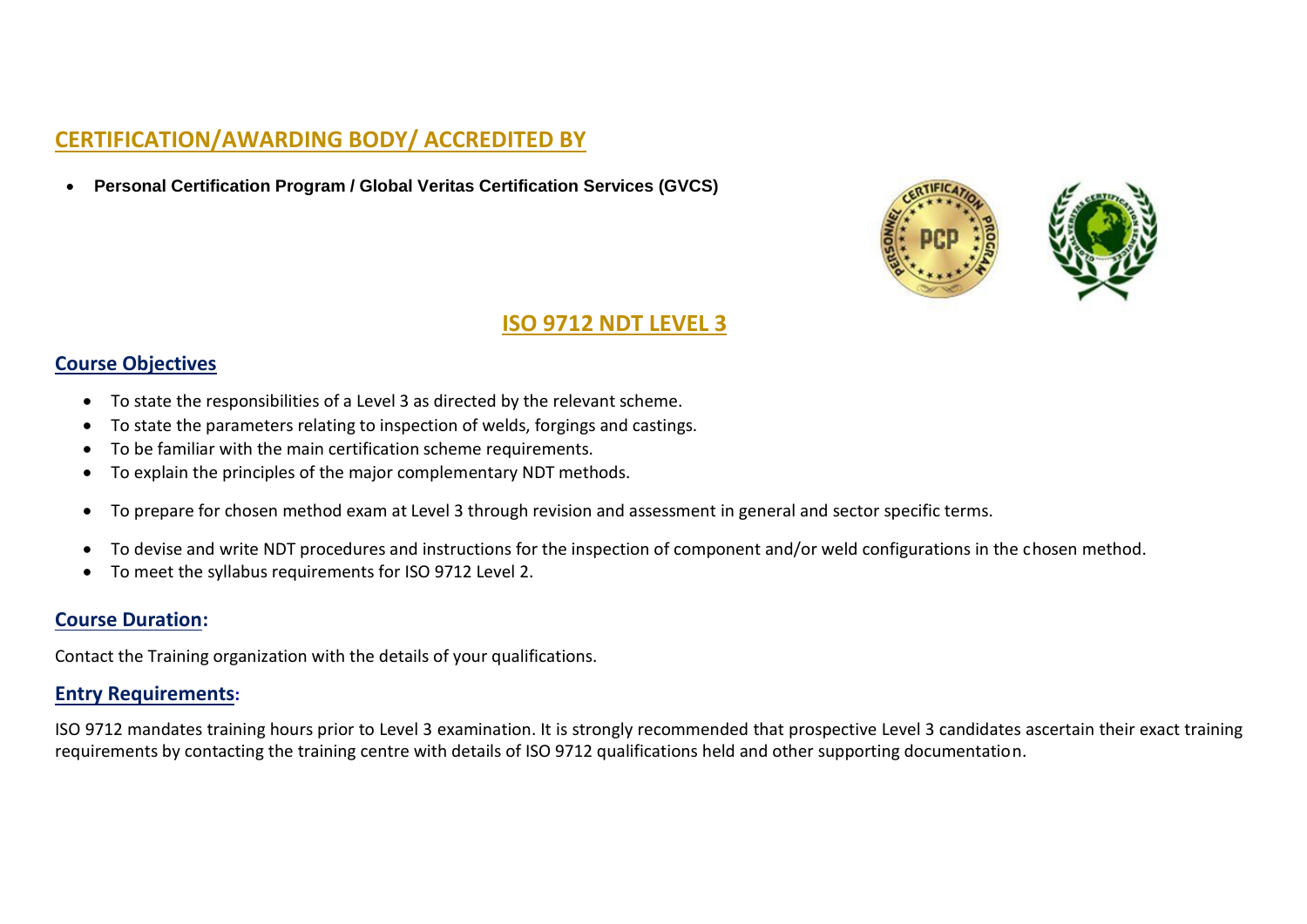Exam exemptions may be available; these shall be obtained directly from CB using the Exemption form. It is strongly recommended that ISO 9712. Level 2 certification in the method sought is achieved prior to undertaking Level 3 exams; this will significantly reduce the training hour requirements.

#### **COURSE CONTENT: ISO & ASNT AND OTHER NDT CERTIFICATION PROGRAMS**

Basic exam - product technology (materials, cast, wrought, welding, heat treatments, etc); certification scheme information; revision of NDT methods at Level 2.

Main method exams - general preparation and revision of chosen method at Level 3; sector specific preparation and revision of the NDT method including use of applicable standards; NDT procedure preparation and creation with use of applicable standards and specifications.

| S.NO | <b>SECTION</b>                      | <b>COURSE DURATION</b> |
|------|-------------------------------------|------------------------|
| 01   | <b>BASIC</b>                        | 80                     |
| 02   | <b>Ultrasonic Testing (welds)</b>   | 40                     |
| 03   | Magnetic Particle Testing (welds)   | 32                     |
| 04   | Liquid Penetrant Testing (welds)    | 24                     |
| 05   | PAUT (welds)                        | 40                     |
| 06   | TOFD (welds)                        | 40                     |
| 07   | <b>Eddy Current Testing (welds)</b> | 48                     |
| 08   | <b>Eddy Current Testing (Tubes)</b> | 48                     |